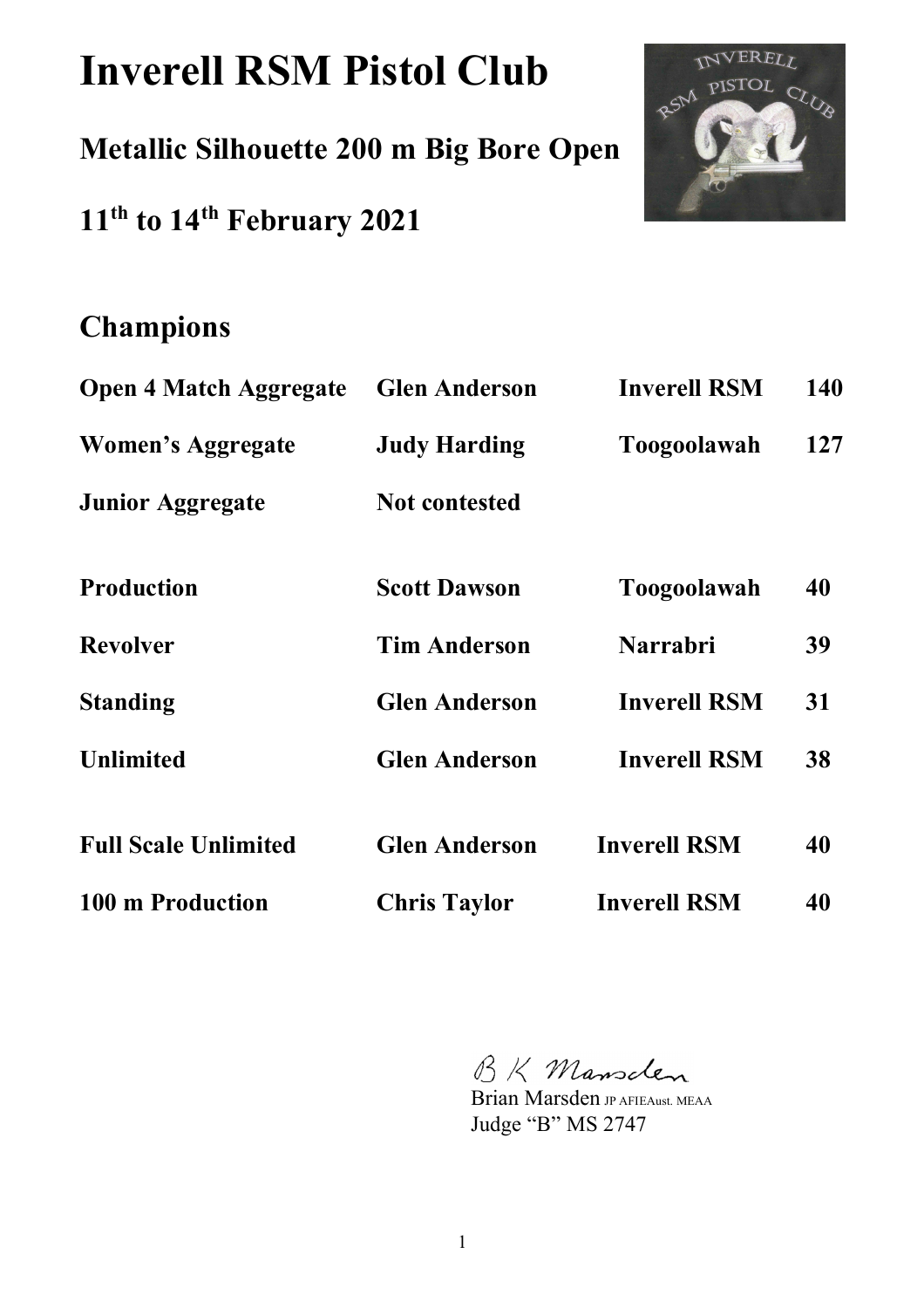## **200m Open Aggregate**

| Aggregate | <b>Top Surname</b> | Name         | Club                | Prod | Rev | <b>Stand</b>   | Unlim |
|-----------|--------------------|--------------|---------------------|------|-----|----------------|-------|
| 140       | Anderson           | Glen         | <b>Inverell RSM</b> | 38   | 33  | 31             | 38    |
| 137       | Dawson             | Scott        | Toogoolawah         | 40   | 38  | 22             | 37    |
| 134       | Emery              | Kim          | Mt. Lindesay        | 40   | 36  | 24             | 34    |
| 133       | Anderson           | Tim          | Narrabri            | 37   | 39  | 23             | 34    |
| 127       | Harding            | Judy         | Toogoolawah         | 38   | 34  | 22             | 33    |
| 125       | Anderson           | Jason        | Narrabri            | 39   | 38  | 16             | 32    |
| 125       | Ford               | Jack         | Narrabri            | 39   | 38  | 19             | 29    |
| 125       | Taylor             | Chris        | <b>Inverell RSM</b> | 35   | 33  | 22             | 35    |
| 120       | Dewsbury           | David        | Narrabri            | 37   | 35  | 23             | 25    |
| 114       | Jackes             | Kirsten      | Metropolitan PSQ    | 31   | 35  | 10             | 38    |
| 111       | Harding            | John         | Metropolitan PSQ    | 37   | 34  | 17             | 23    |
| 106       | <b>Brown</b>       | Richard      | Kurrajong           | 34   | 30  | 14             | 28    |
| 103       | Marsden            | <b>Brian</b> | Newcastle           | 34   | 29  | 16             | 24    |
| 101       | Dawson             | Greg         | Armidale            | 32   | 28  | 20             | 21    |
| 99        | Stanfield          | Frank        | Metropolitan PSQ    | 30   | 33  | 14             | 22    |
| 95        | <b>Wilkins</b>     | Paul         | Narrabri            | 31   | 29  | 14             | 21    |
| 92        | Archibald          | Carmel       | Armidale            | 26   | 31  | 13             | 22    |
| 87        | Pavlou             | Andy         | Port Macquarie      | 30   | 23  | 12             | 22    |
| 86        | Ledger             | Andrew       | Metropolitan PSQ    | 25   | 37  | 6              | 18    |
| 79        | Ellem              | Neville      | Newcastle           | 18   | 25  | 13             | 23    |
| 51        | Cutler             | <b>Brian</b> | Port Macquarie      | 21   | 12  | $\overline{2}$ | 16    |
| 41        | Chappell           | John         | Port Macquarie      | 19   | 9   | 4              | 9     |

### **200m Womens Aggregate**

| <b>Aggregate Top Surname</b> |           | <b>Name</b> | Club             | Prod | Rev | Stand | Unlim |
|------------------------------|-----------|-------------|------------------|------|-----|-------|-------|
| 127                          | Harding   | Judy        | Toogoolawah      | 38   | 34  |       | 33    |
| 114                          | Jackes    | Kirsten     | Metropolitan PSQ | -31  | 35  | 10    | 38    |
| 92                           | Archibald | Carmel      | Armidale         | 26   | 31  | 13    | 22    |

BK Mansclen

Brian Marsden JP AFIEAust. MEAA Judge "B" MS 2747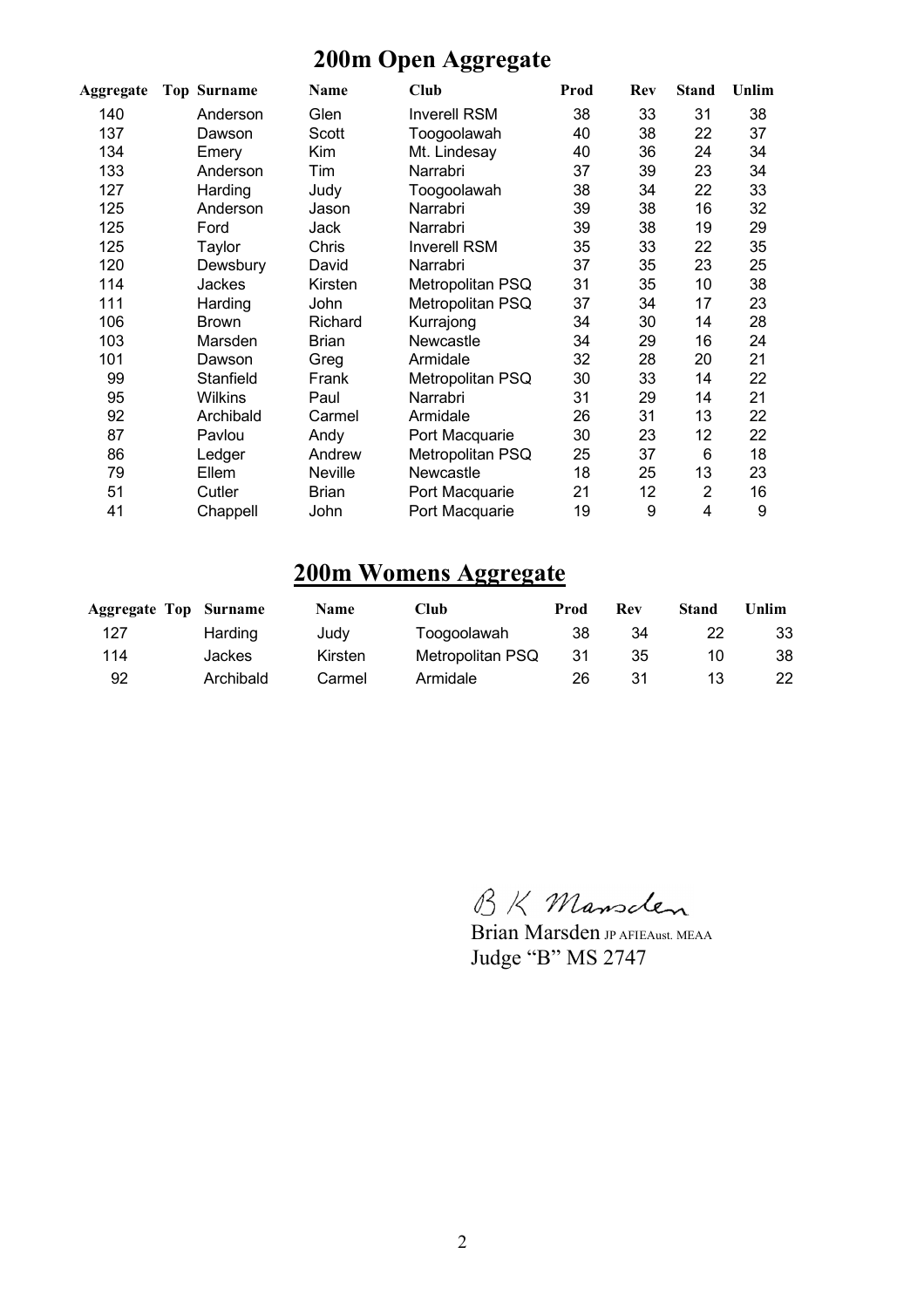## **200m Production Off Gun**

| Name           | <b>Surname</b> | <b>Club</b>         |            | Grade Grade | <b>Total</b> | <b>Top</b>     |                |    | Chic Pig Turk Ram |    |
|----------------|----------------|---------------------|------------|-------------|--------------|----------------|----------------|----|-------------------|----|
| Scott          | Dawson         | Toogoolawah         | <b>INT</b> |             | 40           | $\mathbf{1}$   | 10             | 10 | 10                | 10 |
| Kim            | Emery          | Mt. Lindesay        | <b>INT</b> |             | 40           | $\overline{2}$ | 10             | 10 | 10                | 10 |
| Jason          | Anderson       | Narrabri            | <b>INT</b> |             | 39           |                | 10             | 10 | 9                 | 10 |
| Jack           | Ford           | Narrabri            | <b>INT</b> |             | 39           |                | 10             | 10 | 10                | 9  |
| Judy           | Harding        | Toogoolawah         | <b>INT</b> |             | 38           |                | 10             | 10 | 9                 | 9  |
| Glen           | Anderson       | <b>Inverell RSM</b> | <b>INT</b> |             | 38           |                | 10             | 10 | 10                | 8  |
| David          | Dewsbury       | Narrabri            | <b>INT</b> |             | 37           |                | 10             | 9  | 9                 | 9  |
| John           | Harding        | Metropolitan PSQ    | <b>INT</b> |             | 37           |                | 10             | 9  | 9                 | 9  |
| Tim            | Anderson       | Narrabri            | <b>INT</b> |             | 37           |                | 10             | 10 | 9                 | 8  |
| Chris          | Taylor         | <b>Inverell RSM</b> | AAA        |             | 35           |                | 8              | 9  | 9                 | 9  |
| <b>Brian</b>   | Marsden        | Newcastle           | <b>AAA</b> |             | 34           |                | 10             | 9  | 9                 | 6  |
| Richard        | <b>Brown</b>   | Kurrajong           | <b>INT</b> |             | 34           |                | 10             | 10 | 8                 | 6  |
| Greg           | Dawson         | Armidale            | <b>INT</b> |             | 32           |                | 10             | 9  | 6                 | 7  |
| Kirsten        | Jackes         | Metropolitan PSQ    | <b>INT</b> |             | 31           |                | 8              | 9  | 8                 | 6  |
| Paul           | Wilkins        | Narrabri            | <b>INT</b> |             | 31           |                | 10             | 8  | $\overline{7}$    | 6  |
| Andy           | Pavlou         | Port Macquarie      | <b>AAA</b> |             | 30           |                | 6              | 8  | 8                 | 8  |
| Frank          | Stanfield      | Metropolitan PSQ    | AAA        |             | 30           |                | 10             | 8  | 6                 | 6  |
| Carmel         | Archibald      | Armidale            | AAA        |             | 26           |                | $\overline{7}$ | 8  | 6                 | 5  |
| Andrew         | Ledger         | Metropolitan PSQ    | AAA        |             | 25           |                | 8              | 7  | 3                 | 7  |
| <b>Brian</b>   | Cutler         | Port Macquarie      | AA         |             | 21           |                | 7              | 5  | 5                 | 4  |
| John           | Chappell       | Port Macquarie      | AA         |             | 19           |                | 3              | 4  | 5                 | 7  |
| <b>Neville</b> | Ellem          | Newcastle           | <b>INT</b> |             | 18           |                | 8              | 8  | $\overline{2}$    | 0  |

### **200m Revolver Off Gun**

| Name    | <b>Surname</b> | Club                 | Grade Grade | <b>Total</b> | Top |    |    | Chic Pig Turk Ram |    |
|---------|----------------|----------------------|-------------|--------------|-----|----|----|-------------------|----|
| Tim     | Anderson       | Narrabri             | <b>INT</b>  | 39           |     | 10 | 10 | 9                 | 10 |
| Jason   | Anderson       | Narrabri             | <b>INT</b>  | 38           |     | 10 | 9  | 9                 | 10 |
| Scott   | Dawson         | Toogoolawah          | <b>INT</b>  | 38           |     | 10 | 10 | 8                 | 10 |
| Jack    | Ford           | Narrabri             | AAA         | 38           |     | 10 | 10 | 8                 | 10 |
| Andrew  | Ledger         | Metropolitan PSQ AAA |             | 37           |     | 9  | 10 | 8                 | 10 |
| Kim     | Emery          | Mt. Lindesay         | <b>INT</b>  | 36           |     | 10 | 10 | 8                 | 8  |
| Kirsten | Jackes         | Metropolitan PSQ AAA |             | 35           |     | 10 | 10 | $\overline{7}$    | 8  |
| David   | Dewsbury       | Narrabri             | <b>INT</b>  | 35           |     | 10 | 9  | 9                 | 7  |
| John    | Harding        | Metropolitan PSQ     | <b>INT</b>  | 34           |     | 9  | 8  | 8                 | 9  |
| Judy    | Harding        | Toogoolawah          | <b>INT</b>  | 34           |     | 10 | 8  | 8                 | 8  |
| Glen    | Anderson       | <b>Inverell RSM</b>  | INT         | 33           |     | 8  | 8  | 9                 | 8  |
| Chris   | Taylor         | <b>Inverell RSM</b>  | INT         | 33           |     | 10 | 9  | $\overline{7}$    | 7  |
| Frank   | Stanfield      | Metropolitan PSQ AA  |             | 33           |     | 9  | 9  | 10                | 5  |
| Carmel  | Archibald      | Armidale             | AA          | 31           |     | 10 | 7  | $\overline{7}$    | 7  |
| Richard | <b>Brown</b>   | Kurrajong            | <b>INT</b>  | 30           |     | 8  | 10 | 5                 | 7  |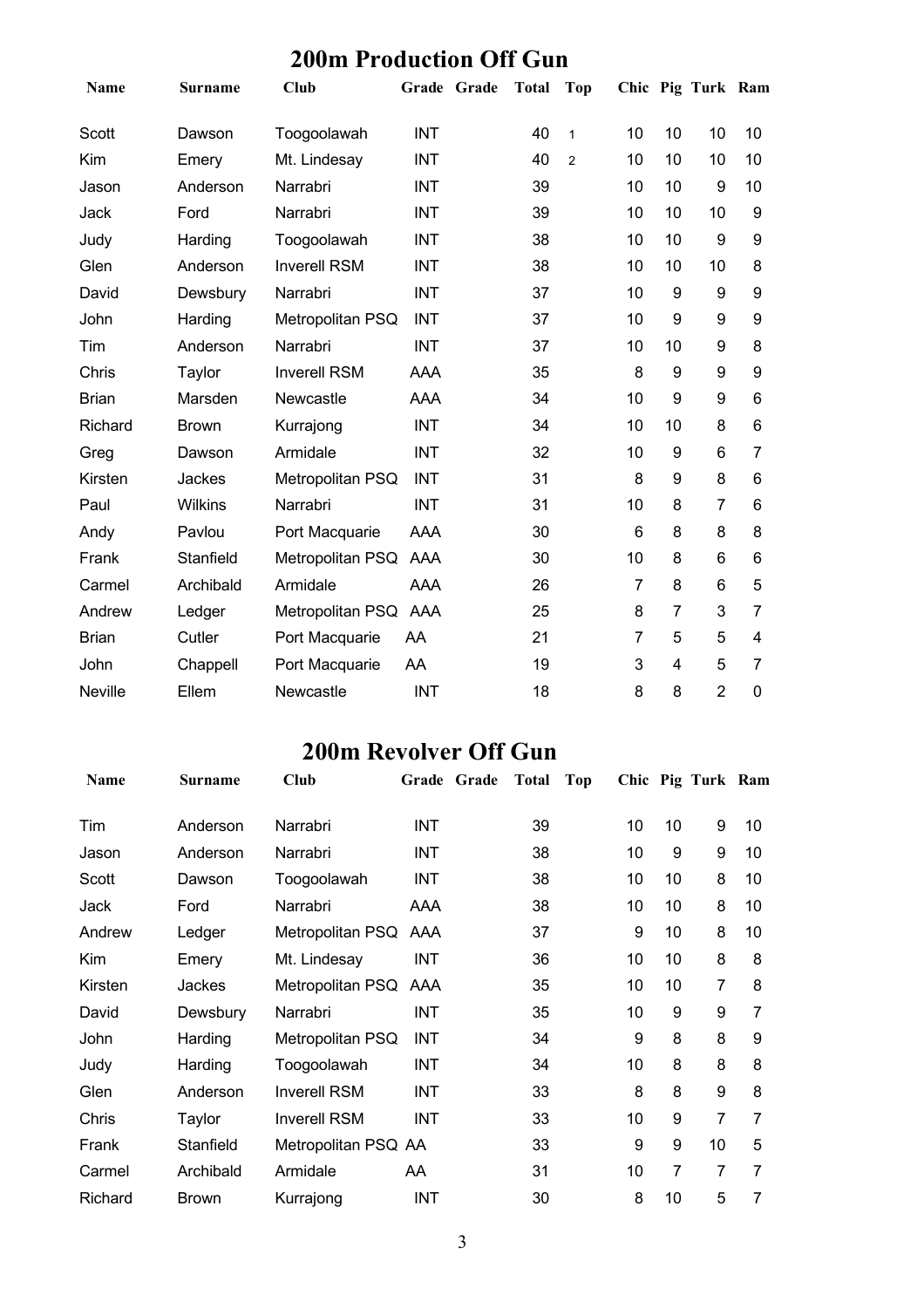| Paul           | Wilkins  | Narrabri       | AAA        | 29 | 9  | 6 | 5 | 9        |
|----------------|----------|----------------|------------|----|----|---|---|----------|
| <b>Brian</b>   | Marsden  | Newcastle      | AAA        | 29 | 10 | 9 | 6 | 4        |
| Greg           | Dawson   | Armidale       | AAA        | 28 | 9  |   | 6 | 6        |
| <b>Neville</b> | Ellem    | Newcastle      | <b>INT</b> | 25 |    | 8 | 4 | 6        |
| Andy           | Pavlou   | Port Macquarie | AA         | 23 | 6  | 6 | 5 | 6        |
| <b>Brian</b>   | Cutler   | Port Macquarie | A          | 12 | 4  | 4 | 2 |          |
| John           | Chappell | Port Macquarie | A          | 9  | 4  | 4 |   | $\Omega$ |

# **200m Standing Off Gun**

| <b>Name</b>  | <b>Surname</b> | Club                 |            | Grade Grade | <b>Total</b>   | <b>Top</b> |                  |                | Chic Pig Turk Ram |                |
|--------------|----------------|----------------------|------------|-------------|----------------|------------|------------------|----------------|-------------------|----------------|
| Glen         | Anderson       | <b>Inverell RSM</b>  | <b>INT</b> |             | 31             |            | 10               | 10             | 6                 | 5              |
| Kim          | Emery          | Mt. Lindesay         | <b>INT</b> |             | 24             |            | $\boldsymbol{9}$ | 8              | 3                 | 4              |
| David        | Dewsbury       | Narrabri             | <b>INT</b> |             | 23             |            | $\overline{7}$   | $\overline{7}$ | 5                 | 4              |
| Tim          | Anderson       | Narrabri             | <b>INT</b> |             | 23             |            | 9                | 5              | 6                 | 3              |
| <b>Scott</b> | Dawson         | Toogoolawah          | <b>INT</b> |             | 22             |            | 8                | $\overline{7}$ | $\overline{2}$    | 5              |
| Judy         | Harding        | Toogoolawah          | <b>INT</b> |             | 22             |            | 9                | 6              | 4                 | 3              |
| Chris        | Taylor         | <b>Inverell RSM</b>  | AA         |             | 22             |            | 8                | 9              | $\overline{2}$    | 3              |
| Greg         | Dawson         | Armidale             | AAA        |             | 20             |            | 6                | 6              | 1                 | 7              |
| Jack         | Ford           | Narrabri             | AA         |             | 19             |            | 5                | $\overline{7}$ | 3                 | 4              |
| John         | Harding        | Metropolitan PSQ     | <b>INT</b> |             | 17             |            | 5                | 5              | 3                 | 4              |
| <b>Brian</b> | Marsden        | Newcastle            | <b>INT</b> |             | 16             |            | 9                | $\overline{2}$ | 3                 | $\overline{2}$ |
| Jason        | Anderson       | Narrabri             | AAA        |             | 16             |            | 5                | $\overline{7}$ | $\overline{2}$    | $\overline{2}$ |
| Richard      | <b>Brown</b>   | Kurrajong            | AA         |             | 14             |            | 5                | 4              | $\overline{2}$    | 3              |
| Paul         | Wilkins        | Narrabri             | <b>AAA</b> |             | 14             |            | $\overline{7}$   | $\overline{2}$ | $\overline{2}$    | 3              |
| Frank        | Stanfield      | Metropolitan PSQ AAA |            |             | 14             |            | 4                | 6              | $\overline{2}$    | $\overline{2}$ |
| Carmel       | Archibald      | Armidale             | AA         |             | 13             |            | 4                | 4              | 1                 | 4              |
| Neville      | Ellem          | Newcastle            | <b>INT</b> |             | 13             |            | $\overline{7}$   | 3              | 3                 | 0              |
| Andy         | Pavlou         | Port Macquarie       | A          |             | 12             |            | 4                | 5              | 1                 | $\overline{2}$ |
| Kirsten      | Jackes         | Metropolitan PSQ A   |            |             | 10             |            | 5                | $\overline{2}$ | 1                 | $\overline{2}$ |
| Andrew       | Ledger         | Metropolitan PSQ A   |            |             | 6              |            | 3                | 3              | $\mathbf 0$       | 0              |
| John         | Chappell       | Port Macquarie       | A          |             | 4              |            | $\overline{2}$   | 1              | 1                 | 0              |
| <b>Brian</b> | Cutler         | Port Macquarie       | B          |             | $\overline{2}$ |            | 1                | 1              | 0                 | $\mathbf 0$    |

# **200m Unlimited**

| <b>Name</b> | <b>Surname</b> | Club                | Grade      | Grade TotalTop Gun Chick Pig Turk Ram |   |    |    |    |    |
|-------------|----------------|---------------------|------------|---------------------------------------|---|----|----|----|----|
| Glen        | Anderson       | <b>Inverell RSM</b> | <b>INT</b> | 38                                    |   | 10 | 10 | 9  | 9  |
| Kirsten     | Jackes         | Metropolitan        | AAA        | 38                                    | 2 | 10 | 10 | 8  | 10 |
| Scott       | Dawson         | Toogoolawah         | <b>INT</b> | 37                                    |   | 10 | 10 | 10 | 7  |
| Chris       | Taylor         | <b>Inverell RSM</b> | AAA        | 35                                    |   | 10 | 10 |    | 8  |
| Tim         | Anderson       | Narrabri            | <b>INT</b> | 34                                    |   | 10 | 9  | 6  | -9 |
| Kim         | Emery          | Mt. Lindesay        | <b>INT</b> | 34                                    |   | 10 | 9  | 8  | 7  |
| Judy        | Harding        | Toogoolawah         | AAA        | 33                                    |   | 10 | 8  |    | 8  |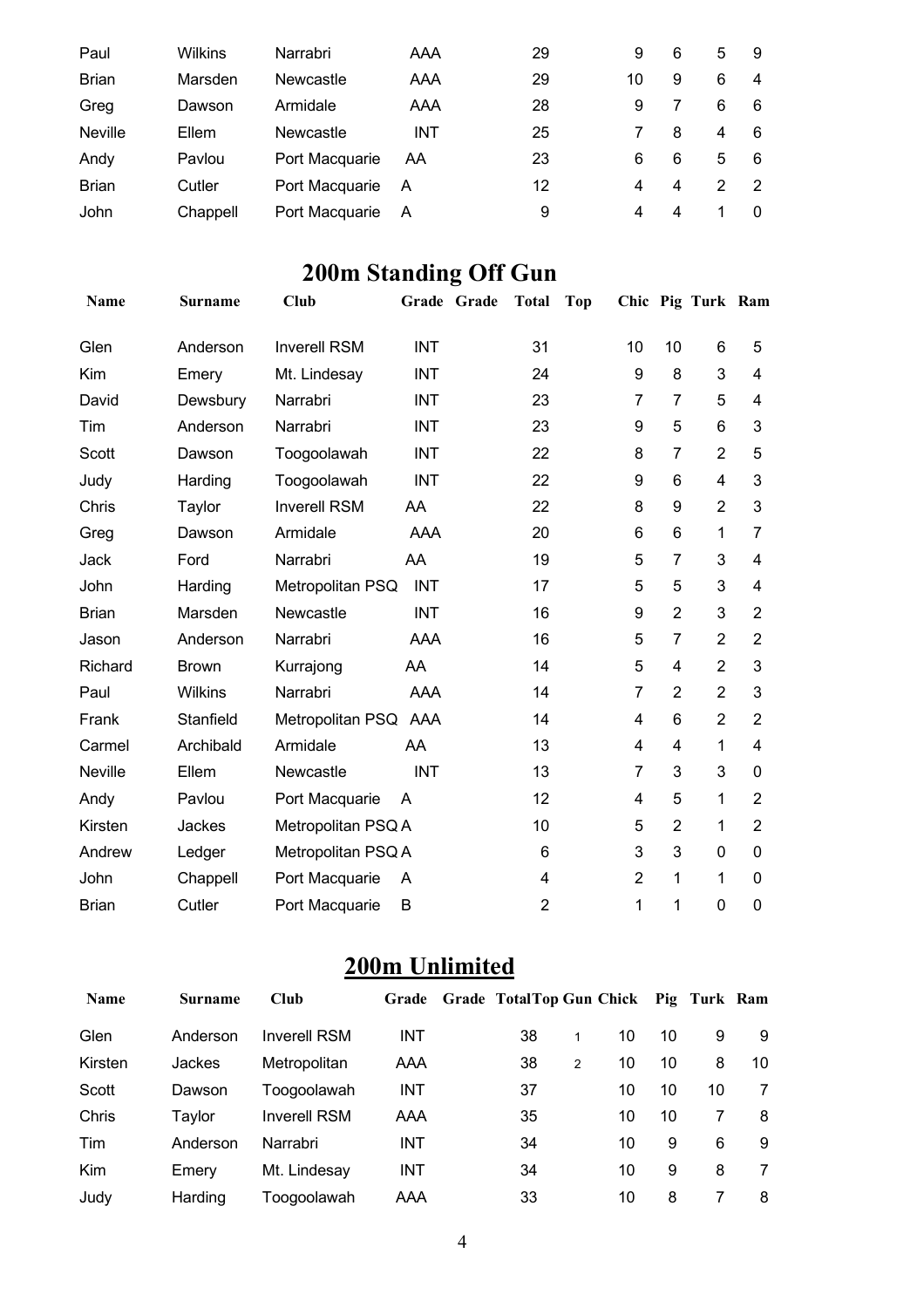| Jason        | Anderson       | Narrabri       | <b>AAA</b> | 32 | 9              | 10 | 5              | 8                       |
|--------------|----------------|----------------|------------|----|----------------|----|----------------|-------------------------|
| Jack         | Ford           | Narrabri       | AA         | 29 | 9              | 10 | 4              | 6                       |
| Richard      | <b>Brown</b>   | Kurrajong      | AA         | 28 | 8              | 9  | 5              | 6                       |
| David        | Dewsbury       | Narrabri       | AAA        | 25 | 8              | 7  | 6              | 4                       |
| <b>Brian</b> | Marsden        | Newcastle      | AA.        | 24 | 7              | 8  | 5              | $\overline{4}$          |
| John         | Harding        | Metropolitan   | AAA        | 23 | 8              | 7  | 3              | 5                       |
| Neville      | Ellem          | Newcastle      | AAA        | 23 | 7              | 7  | 6              | 3                       |
| Carmel       | Archibald      | Armidale       | A          | 22 | 8              | 5  | 3              | 6                       |
| Frank        | Stanfield      | Metropolitan   | AA         | 22 | 5              | 8  | 5              | 4                       |
| Andy         | Pavlou         | Port Macquarie | AA         | 22 | 8              | 5  | 5              | $\overline{\mathbf{4}}$ |
| Paul         | <b>Wilkins</b> | Narrabri       | AA         | 21 | 6              | 5  | 5              | 5                       |
| Greg         | Dawson         | Armidale       | AA         | 21 | 9              | 5  | 3              | 4                       |
| Andrew       | Ledger         | Metropolitan   | AA         | 18 | $\overline{7}$ | 6  | 1              | 4                       |
| <b>Brian</b> | Cutler         | Port Macquarie | B          | 16 | $\overline{4}$ | 5  | 3              | 4                       |
| John         | Chappell       | Port Macquarie | B          | 9  | 4              | 1  | $\overline{2}$ | $\overline{2}$          |

## **200m Full Scale Unlimited Off Gun**

| Name           | Surname      | Club                 |            | Grade Grade | Total | Top            |    |    | Chic Pig Turk Ram |    |
|----------------|--------------|----------------------|------------|-------------|-------|----------------|----|----|-------------------|----|
| Glen           | Anderson     | <b>Inverell RSM</b>  | <b>INT</b> |             | 40    | 1              | 10 | 10 | 10                | 10 |
| Kirsten        | Jackes       | Metropolitan PSQ AAA |            |             | 40    | $\overline{2}$ | 10 | 10 | 10                | 10 |
| Tim            | Anderson     | Narrabri             | INT        |             | 38    |                | 10 | 10 | 9                 | 9  |
| Greg           | Dawson       | Armidale             | AAA        |             | 37    |                | 9  | 10 | 9                 | 9  |
| Jack           | Ford         | Narrabri             | AAA        |             | 35    |                | 10 | 10 | 7                 | 8  |
| Frank          | Stanfield    | Metropolitan PSQ AA  |            |             | 32    |                | 9  | 9  | 5                 | 9  |
| Jason          | Anderson     | Narrabri             | AAA        |             | 32    |                | 9  | 9  | 7                 | 7  |
| Carmel         | Archibald    | Armidale             | AA         |             | 32    |                | 9  | 8  | 10                | 5  |
| Richard        | <b>Brown</b> | Kurrajong            | AAA        |             | 29    |                | 9  | 8  | 6                 | 6  |
| Andy           | Pavlou       | Port Macquarie       | AA         |             | 27    |                | 8  | 8  | 5                 | 6  |
| <b>Neville</b> | Ellem        | Newcastle            | INT        |             | 23    |                | 7  | 8  | $\overline{2}$    | 6  |
| <b>Brian</b>   | Cutler       | Port Macquarie       | AA         |             | 21    |                | 7  | 7  | 3                 | 4  |
| John           | Chappell     | Port Macquarie       | B          |             | 17    |                | 8  | 4  | 1                 | 4  |

# **100m Production Off Gun**

| <b>Name</b> | <b>Surname</b> | Club                | Grade Grade | <b>Total</b> | Top            |    |    | Chic Pig Turk Ram |    |
|-------------|----------------|---------------------|-------------|--------------|----------------|----|----|-------------------|----|
| Chris       | Taylor         | <b>Inverell RSM</b> | AAA         | 40           | 1              | 10 | 10 | 10                | 10 |
| Judy        | Harding        | Toogoolawah         | <b>INT</b>  | 40           | $\overline{2}$ | 10 | 10 | 10                | 10 |
| Kirsten     | Jackes         | Metro PSQ           | INT         | 38           |                | 10 | 10 | 9                 | 9  |
| Andrew      | Ledger         | Metro PSQ           | AAA         | 34           |                | 10 | 9  | 6                 | 9  |
| Richard     | <b>Brown</b>   | Kurrajong           | <b>INT</b>  | 33           |                | 10 | 9  | 7                 |    |
| Greg        | Dawson         | Armidale            | AAA         | 32           |                | 10 | 10 | 4                 | 8  |
| John        | Harding        | Metro PSQ           | <b>INT</b>  | 30           |                | 9  | 10 | 5                 | 6  |
| Carmel      | Archibald      | Armidale            | AA          | 23           |                | 6  | 7  | 5                 | 5  |
| Andy        | Pavlou         | Port Macquarie      | AA          | 23           |                | 8  |    | 3                 | 5  |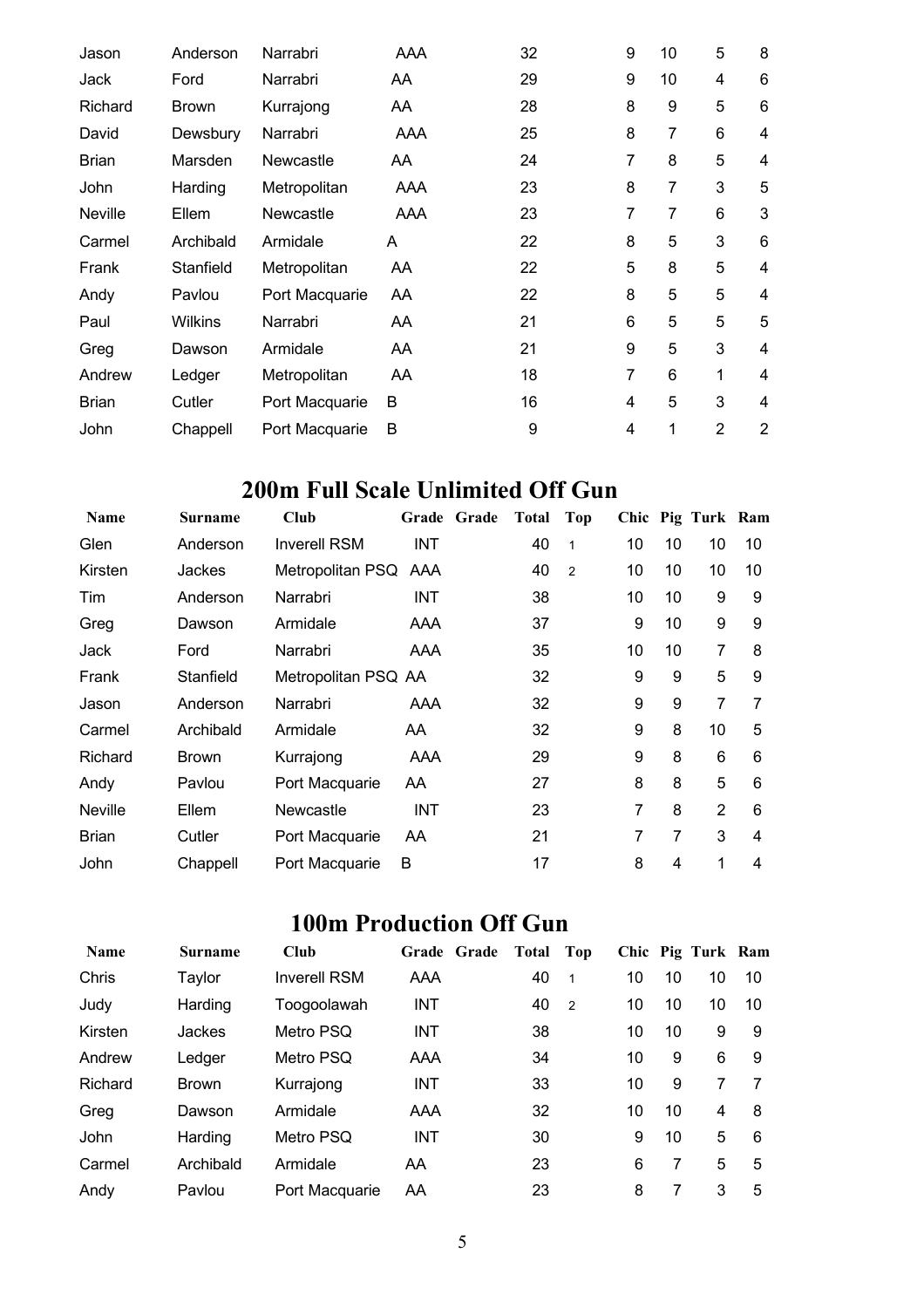## **200m Production**

| Name           |            | <b>Surname</b> | <b>Club</b>         | <b>Grade Total Shoot</b> |    |                | <b>Chick</b>   | Pig            | Turk Ram       |                |
|----------------|------------|----------------|---------------------|--------------------------|----|----------------|----------------|----------------|----------------|----------------|
| Grade          | <b>INT</b> |                |                     |                          |    |                |                |                |                |                |
| Scott          |            | Dawson         | Toogoolawah         |                          | 40 | 1              | 10             | 10             | 10             | 10             |
| Kim            |            | Emery          | Mt. Lindesay        |                          | 40 | $\overline{2}$ | 10             | 10             | 10             | 10             |
| Jason          |            | Anderson       | Narrabri            |                          | 39 |                | 10             | 10             | 9              | 10             |
| Jack           |            | Ford           | Narrabri            |                          | 39 |                | 10             | 10             | 10             | 9              |
| Judy           |            | Harding        | Toogoolawah         |                          | 38 |                | 10             | 10             | 9              | 9              |
| Glen           |            | Anderson       | <b>Inverell RSM</b> |                          | 38 |                | 10             | 10             | 10             | 8              |
| David          |            | Dewsbury       | Narrabri            |                          | 37 |                | 10             | 9              | 9              | 9              |
| John           |            | Harding        | Metropolitan PSQ    |                          | 37 |                | 10             | 9              | 9              | 9              |
| Tim            |            | Anderson       | Narrabri            |                          | 37 |                | 10             | 10             | 9              | 8              |
| Richard        |            | <b>Brown</b>   | Kurrajong           |                          | 34 |                | 10             | 10             | 8              | 6              |
| Greg           |            | Dawson         | Armidale            |                          | 32 |                | 10             | 9              | 6              | $\overline{7}$ |
| Kirsten        |            | Jackes         | Metropolitan PSQ    |                          | 31 |                | 8              | 9              | 8              | 6              |
| Paul           |            | Wilkins        | Narrabri            |                          | 31 |                | 10             | 8              | $\overline{7}$ | 6              |
| <b>Neville</b> |            | Ellem          | Newcastle           |                          | 18 |                | 8              | 8              | $\overline{2}$ | 0              |
| Grade          | AAA        |                |                     |                          |    |                |                |                |                |                |
| Chris          |            | Taylor         | <b>Inverell RSM</b> |                          | 35 |                | 8              | 9              | 9              | 9              |
| <b>Brian</b>   |            | Marsden        | Newcastle           |                          | 34 |                | 10             | 9              | 9              | 6              |
| Andy           |            | Pavlou         | Port Macquarie      |                          | 30 |                | 6              | 8              | 8              | 8              |
| Frank          |            | Stanfield      | Metropolitan PSQ    |                          | 30 |                | 10             | 8              | 6              | 6              |
| Carmel         |            | Archibald      | Armidale            |                          | 26 |                | $\overline{7}$ | 8              | 6              | 5              |
| Andrew         |            | Ledger         | Metropolitan PSQ    |                          | 25 |                | 8              | $\overline{7}$ | 3              | $\overline{7}$ |
| Grade          | AA         |                |                     |                          |    |                |                |                |                |                |
| <b>Brian</b>   |            | Cutler         | Port Macquarie      |                          | 21 |                | 7              | 5              | 5              | 4              |
| John           |            | Chappell       | Port Macquarie      |                          | 19 |                | 3              | 4              | 5              | $\overline{7}$ |

### **200m Revolver**

| <b>Name</b>    | Surname      | <b>Club</b>         | <b>Grade Total Shoot</b> | Chick | Pig | Turk Ram |    |
|----------------|--------------|---------------------|--------------------------|-------|-----|----------|----|
| Grade          | INT          |                     |                          |       |     |          |    |
| Tim            | Anderson     | Narrabri            | 39                       | 10    | 10  | 9        | 10 |
| Jason          | Anderson     | Narrabri            | 38                       | 10    | 9   | 9        | 10 |
| Scott          | Dawson       | Toogoolawah         | 38                       | 10    | 10  | 8        | 10 |
| Kim            | Emery        | Mt. Lindesay        | 36                       | 10    | 10  | 8        | 8  |
| David          | Dewsbury     | Narrabri            | 35                       | 10    | 9   | 9        | 7  |
| John           | Harding      | Metropolitan PSQ    | 34                       | 9     | 8   | 8        | 9  |
| Judy           | Harding      | Toogoolawah         | 34                       | 10    | 8   | 8        | 8  |
| Glen           | Anderson     | <b>Inverell RSM</b> | 33                       | 8     | 8   | 9        | 8  |
| Chris          | Taylor       | <b>Inverell RSM</b> | 33                       | 10    | 9   | 7        | 7  |
| Richard        | <b>Brown</b> | Kurrajong           | 30                       | 8     | 10  | 5        | 7  |
| <b>Neville</b> | Ellem        | Newcastle           | 25                       | 7     | 8   | 4        | 6  |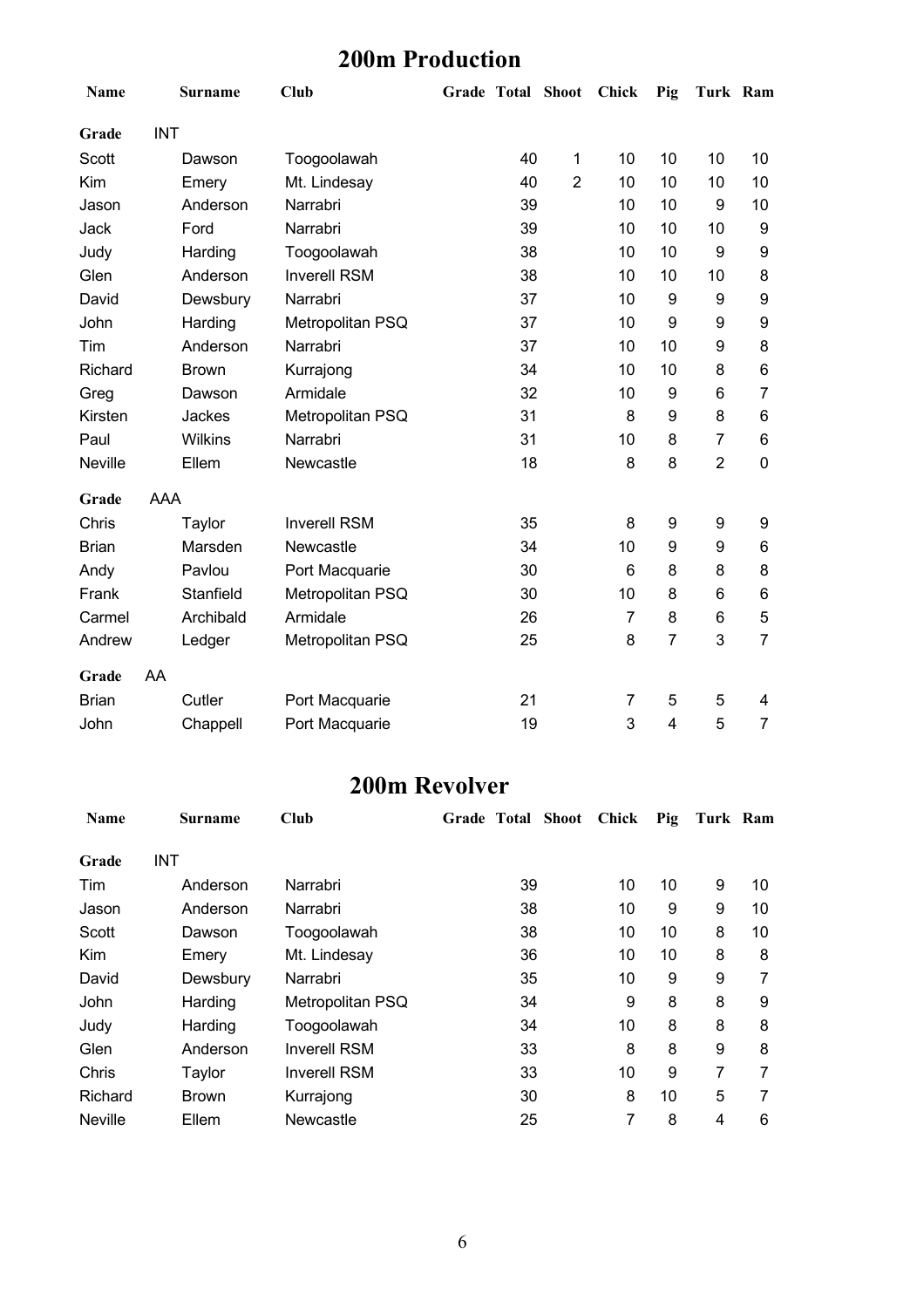| Grade        | AAA |           |                  |    |    |                |                |    |
|--------------|-----|-----------|------------------|----|----|----------------|----------------|----|
|              |     | Ford      | Narrabri         |    |    | 10             | 8              |    |
| Jack         |     |           |                  | 38 | 10 |                |                | 10 |
| Andrew       |     | Ledger    | Metropolitan PSQ | 37 | 9  | 10             | 8              | 10 |
| Kirsten      |     | Jackes    | Metropolitan PSQ | 35 | 10 | 10             | 7              | 8  |
| Paul         |     | Wilkins   | Narrabri         | 29 | 9  | 6              | 5              | 9  |
| <b>Brian</b> |     | Marsden   | Newcastle        | 29 | 10 | 9              | 6              | 4  |
| Greg         |     | Dawson    | Armidale         | 28 | 9  | 7              | 6              | 6  |
| Grade        | AA  |           |                  |    |    |                |                |    |
| Frank        |     | Stanfield | Metropolitan PSQ | 33 | 9  | 9              | 10             | 5  |
| Carmel       |     | Archibald | Armidale         | 31 | 10 | 7              | 7              | 7  |
| Andy         |     | Pavlou    | Port Macquarie   | 23 | 6  | 6              | 5              | 6  |
| Grade        | A   |           |                  |    |    |                |                |    |
| <b>Brian</b> |     | Cutler    | Port Macquarie   | 12 | 4  | $\overline{4}$ | $\overline{2}$ | 2  |
| John         |     | Chappell  | Port Macquarie   | 9  | 4  | 4              | 1              | 0  |

# **200m Standing**

| Name           |            | <b>Surname</b> | <b>Club</b>         |                | Grade Total Shoot | Chick          | Pig                     | Turk Ram                |                          |
|----------------|------------|----------------|---------------------|----------------|-------------------|----------------|-------------------------|-------------------------|--------------------------|
| Grade          | <b>INT</b> |                |                     |                |                   |                |                         |                         |                          |
| Glen           |            | Anderson       | <b>Inverell RSM</b> | 31             |                   | 10             | 10                      | 6                       | 5                        |
| Kim            |            | Emery          | Mt. Lindesay        | 24             |                   | 9              | 8                       | 3                       | 4                        |
| David          |            | Dewsbury       | Narrabri            | 23             |                   | $\overline{7}$ | $\overline{7}$          | 5                       | $\overline{\mathcal{A}}$ |
| Tim            |            | Anderson       | Narrabri            | 23             |                   | 9              | 5                       | 6                       | 3                        |
| <b>Scott</b>   |            | Dawson         | Toogoolawah         | 22             |                   | 8              | $\overline{7}$          | $\overline{2}$          | 5                        |
| Judy           |            | Harding        | Toogoolawah         | 22             |                   | 9              | 6                       | $\overline{\mathbf{4}}$ | 3                        |
| John           |            | Harding        | Metropolitan PSQ    | 17             |                   | 5              | 5                       | 3                       | $\overline{\mathcal{A}}$ |
| <b>Brian</b>   |            | Marsden        | Newcastle           | 16             |                   | 9              | $\overline{2}$          | 3                       | $\overline{2}$           |
| <b>Neville</b> |            | Ellem          | Newcastle           | 13             |                   | $\overline{7}$ | 3                       | 3                       | $\mathbf 0$              |
| Grade          | <b>AAA</b> |                |                     |                |                   |                |                         |                         |                          |
| Greg           |            | Dawson         | Armidale            | 20             |                   | 6              | 6                       | $\mathbf{1}$            | 7                        |
| Jason          |            | Anderson       | Narrabri            | 16             |                   | 5              | $\overline{7}$          | $\overline{2}$          | $\mathbf{2}$             |
| Paul           |            | Wilkins        | Narrabri            | 14             |                   | $\overline{7}$ | $\overline{2}$          | $\overline{2}$          | 3                        |
| Frank          |            | Stanfield      | Metropolitan PSQ    | 14             |                   | $\overline{4}$ | 6                       | $\overline{2}$          | $\overline{2}$           |
| Grade          | AA         |                |                     |                |                   |                |                         |                         |                          |
| Chris          |            | Taylor         | <b>Inverell RSM</b> | 22             |                   | 8              | 9                       | $\overline{2}$          | 3                        |
| <b>Jack</b>    |            | Ford           | Narrabri            | 19             |                   | 5              | $\overline{7}$          | 3                       | 4                        |
| Richard        |            | <b>Brown</b>   | Kurrajong           | 14             |                   | 5              | 4                       | $\overline{2}$          | 3                        |
| Carmel         |            | Archibald      | Armidale            | 13             |                   | 4              | $\overline{\mathbf{4}}$ | $\mathbf{1}$            | $\overline{\mathbf{4}}$  |
| Grade          | A          |                |                     |                |                   |                |                         |                         |                          |
| Andy           |            | Pavlou         | Port Macquarie      | 12             |                   | 4              | 5                       | $\mathbf 1$             | $\overline{2}$           |
| Kirsten        |            | Jackes         | Metropolitan PSQ    | 10             |                   | 5              | $\overline{2}$          | $\mathbf{1}$            | $\overline{2}$           |
| Andrew         |            | Ledger         | Metropolitan PSQ    | 6              |                   | 3              | 3                       | 0                       | $\mathbf 0$              |
| John           |            | Chappell       | Port Macquarie      | 4              |                   | $\overline{2}$ | 1                       | $\mathbf{1}$            | $\boldsymbol{0}$         |
| Grade          | B          |                |                     |                |                   |                |                         |                         |                          |
| <b>Brian</b>   |            | Cutler         | Port Macquarie      | $\overline{2}$ |                   | $\mathbf{1}$   | 1                       | $\mathbf 0$             | $\mathbf 0$              |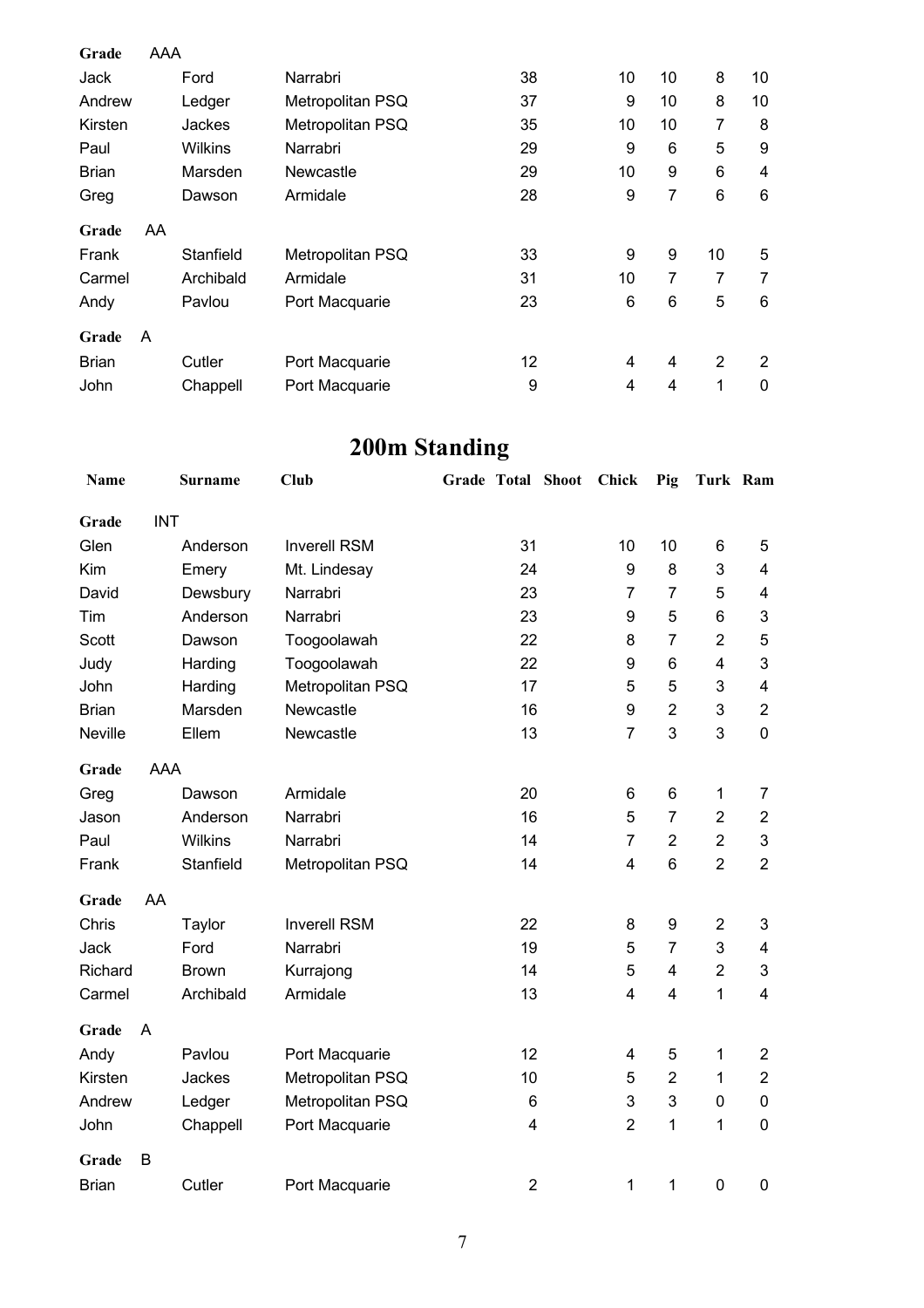#### **200m Unlimited**

| Name           |            | <b>Surname</b> | <b>Club</b>         | Grade Total Shoot |    | <b>Chick</b>            |                | Pig Turk Ram            |                         |
|----------------|------------|----------------|---------------------|-------------------|----|-------------------------|----------------|-------------------------|-------------------------|
| Grade          | <b>INT</b> |                |                     |                   |    |                         |                |                         |                         |
| Glen           |            | Anderson       | <b>Inverell RSM</b> |                   | 38 | 10                      | 10             | 9                       | 9                       |
| Scott          |            | Dawson         | Toogoolawah         |                   | 37 | 10                      | 10             | 10                      | $\overline{7}$          |
| Tim            |            | Anderson       | Narrabri            |                   | 34 | 10                      | 9              | 6                       | $\boldsymbol{9}$        |
| Kim            |            | Emery          | Mt. Lindesay        |                   | 34 | 10                      | 9              | 8                       | $\overline{7}$          |
| Grade          | <b>AAA</b> |                |                     |                   |    |                         |                |                         |                         |
| Kirsten        |            | Jackes         | Metropolitan        |                   | 38 | 10                      | 10             | 8                       | 10                      |
| Chris          |            | Taylor         | <b>Inverell RSM</b> |                   | 35 | 10                      | 10             | $\overline{7}$          | 8                       |
| Judy           |            | Harding        | Toogoolawah         |                   | 33 | 10                      | 8              | $\overline{7}$          | 8                       |
| Jason          |            | Anderson       | Narrabri            |                   | 32 | $\boldsymbol{9}$        | 10             | 5                       | 8                       |
| David          |            | Dewsbury       | Narrabri            |                   | 25 | 8                       | $\overline{7}$ | 6                       | $\overline{\mathbf{4}}$ |
| John           |            | Harding        | Metropolitan        |                   | 23 | 8                       | $\overline{7}$ | $\mathsf 3$             | 5                       |
| <b>Neville</b> |            | Ellem          | Newcastle           |                   | 23 | $\overline{7}$          | $\overline{7}$ | $\,6$                   | 3                       |
| Grade          | AA         |                |                     |                   |    |                         |                |                         |                         |
| <b>Jack</b>    |            | Ford           | Narrabri            |                   | 29 | 9                       | 10             | $\overline{\mathbf{4}}$ | 6                       |
| Richard        |            | <b>Brown</b>   | Kurrajong           |                   | 28 | 8                       | 9              | 5                       | 6                       |
| <b>Brian</b>   |            | Marsden        | Newcastle           |                   | 24 | $\overline{7}$          | 8              | 5                       | 4                       |
| Frank          |            | Stanfield      | Metropolitan        |                   | 22 | 5                       | 8              | 5                       | 4                       |
| Andy           |            | Pavlou         | Port Macquarie      |                   | 22 | 8                       | 5              | 5                       | $\overline{\mathbf{4}}$ |
| Paul           |            | Wilkins        | Narrabri            |                   | 21 | $\,6$                   | 5              | 5                       | 5                       |
| Greg           |            | Dawson         | Armidale            |                   | 21 | $\boldsymbol{9}$        | 5              | 3                       | $\overline{\mathbf{4}}$ |
| Andrew         |            | Ledger         | Metropolitan        |                   | 18 | $\overline{7}$          | $6\phantom{1}$ | $\mathbf{1}$            | 4                       |
| Grade          | A          |                |                     |                   |    |                         |                |                         |                         |
| Carmel         |            | Archibald      | Armidale            |                   | 22 | 8                       | 5              | $\mathsf 3$             | 6                       |
| Grade          | B          |                |                     |                   |    |                         |                |                         |                         |
| <b>Brian</b>   |            | Cutler         | Port Macquarie      |                   | 16 | $\overline{\mathbf{4}}$ | 5              | 3                       | 4                       |
| John           |            | Chappell       | Port Macquarie      |                   | 9  | $\overline{4}$          | 1              | $\overline{2}$          | $\overline{2}$          |

### **200m Full Scale Unlimited**

| <b>Name</b>    | <b>Surname</b> | <b>Club</b>         | Grade Total Shoot Chick |    |    | Pig Turk Ram |    |
|----------------|----------------|---------------------|-------------------------|----|----|--------------|----|
| Grade          | INT            |                     |                         |    |    |              |    |
| Glen           | Anderson       | <b>Inverell RSM</b> | 40                      | 10 | 10 | 10           | 10 |
| Tim            | Anderson       | Narrabri            | 38                      | 10 | 10 | 9            | 9  |
| <b>Neville</b> | Ellem          | Newcastle           | 23                      | 7  | 8  | 2            | 6  |
| Grade          | AAA            |                     |                         |    |    |              |    |
| Kirsten        | Jackes         | Metropolitan PSQ    | 40                      | 10 | 10 | 10           | 10 |
| Greg           | Dawson         | Armidale            | 37                      | 9  | 10 | 9            | 9  |
| Jack           | Ford           | Narrabri            | 35                      | 10 | 10 | 7            | 8  |
| Jason          | Anderson       | Narrabri            | 32                      | 9  | 9  | 7            | 7  |
| Richard        | <b>Brown</b>   | Kurrajong           | 29                      | 9  | 8  | 6            | 6  |